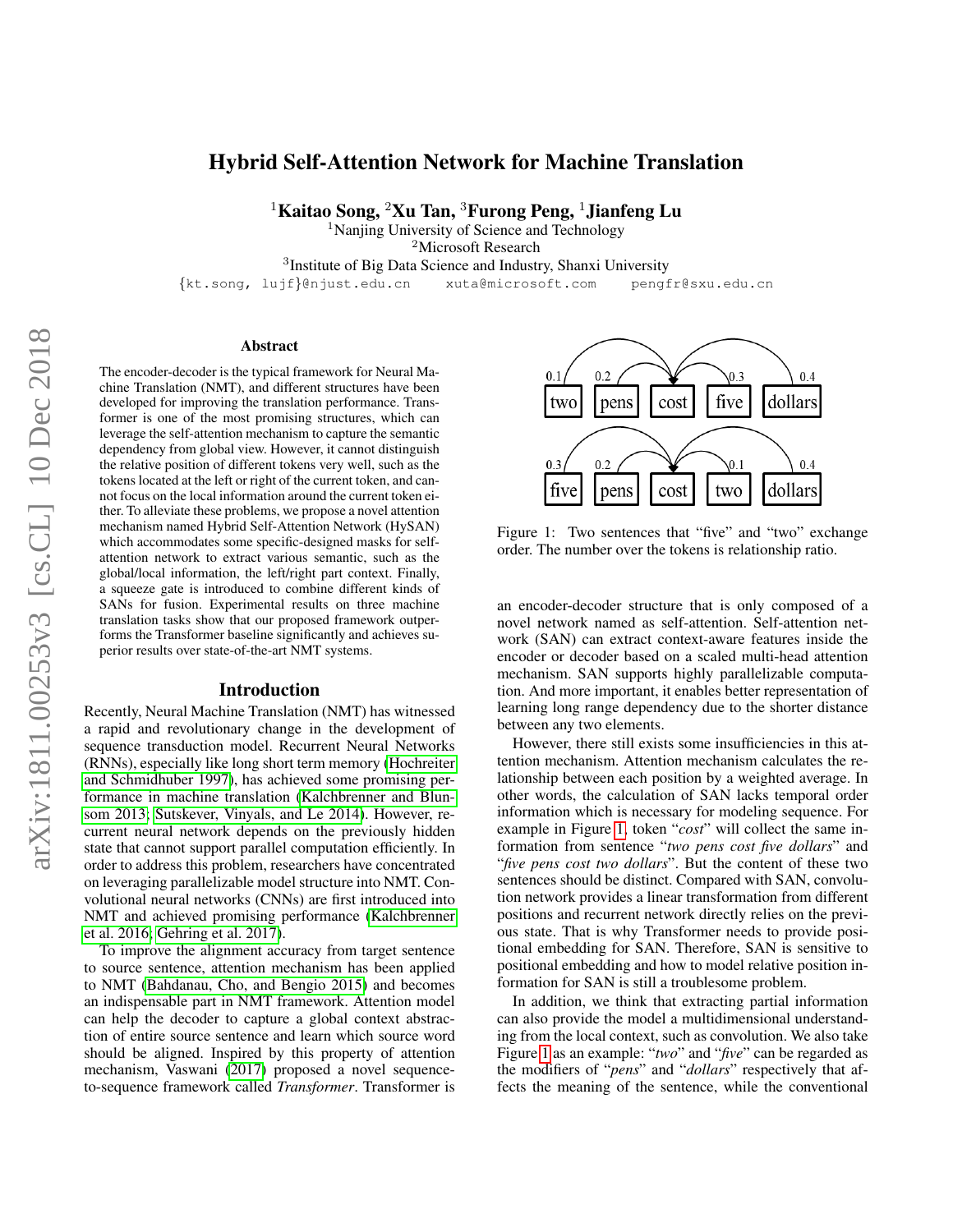SAN does not possess such relationship. In other words, the model is able to obtain the benefit if we can extract semantics from local context and provide it to SAN.

In brief, the above issues are the core problems to be targeted in this paper. As is known, allowing the network to extract multi-scale features is a superior technique in the field of computer vision such as GoogleNet [\(Szegedy et al.](#page-7-7) [2015\)](#page-7-7). So we have a thinking, is it possible to let SAN abstract deep representations from different levels rather than only the global context?

In this paper, we propose a novel self-attention architecture to produce plentiful representations from different aspects for machine translation. We name our attention model as "Hybrid Self-Attention Network (HySAN)" which can extract temporal order information and partial information besides global information. Our proposed HySAN is also easy to implement, which just needs to add multiple branches after the dot product operation of the SAN module. Besides, our proposed method barely increases any other parameters.

We evaluate HySAN on IWSLT14 German-English, WMT14 English-German and WMT17 Chinese-English translation tasks, respectively. Experimental results indicate that our method outperforms baseline by 1.0 BLEU, 0.6 BLEU, 0.4 BLEU and 1.07 BLEU score in IWSLT14 German-English (small setting), WMT14 English-German (base setting), WMT14 English-German (big setting) and WMT17 Chinese-English (big setting) respectively.

## Background

## Encoder-Decoder based NMT

Given a source sentence  $\mathbf{x} = \{x_1, \dots, x_n\}$ , and a generated target sentence  $\mathbf{y} = \{y_1, \dots, y_m\}$ , where  $x_i$  and  $y_t$  are the *i*th and  $t$ -th token for source and target sentence respectively,  $n$  and  $m$  are the length of sentence  $x$  and  $y$ . The NMT model learns to maximize the log likeihood function  $P(y|x)$ . And  $P(y|x)$  is calculated as:

$$
P(\mathbf{y}|\mathbf{x}) = \prod_{t=1}^{m} P(y_t|y_{< t}, x; \theta), \tag{1}
$$

where  $\theta$  is the model parameter. The probability of generating next target word  $y_i$  is:

$$
P(y_t|y_t, \mathbf{x}; \theta) \propto \exp\{f(y_{< t}, c_i; \theta)\},\tag{2}
$$

where  $c_i$  is the compressed source representation for generating the *i*-th target word, and  $f(\cdot)$  is model function of the decoder. In our work,  $f(\cdot)$  refers to self-attention network.

Attention mechanism is usually used to measure the matching degree between source word and target word. Generally, there exists several alternatives in calculating alignment for attention mechanism, such as *dot*, *concat* and *general* [\(Luong, Pham, and Manning 2015;](#page-7-8) [Bahdanau, Cho, and](#page-7-5) [Bengio 2015\)](#page-7-5). Following Vaswani [\(2017\)](#page-7-6), our work adopt *dot* as the default form which can be described as a querykey-value form:

<span id="page-1-0"></span>
$$
Attention(Q, K, V) = softmax(QKT)V.
$$
 (3)

More specifically, it can be regarded as:

$$
Attention(Q, K, V) = \left[\sum_{i=1}^{n} \alpha(q_t, k_i) \cdot v_i\right]_{t=1}^{m},
$$

$$
\alpha(q_t, k_i) = \frac{\exp(q_t \cdot k_i)}{\sum_{j=1}^{n} \exp(q_t \cdot k_j)},
$$
(4)

where Attention $(\cdot, \cdot, \cdot)$  is mapped to the function of an attention model,  $q_t$  usually represents the hidden state of the t-th token, and  $\alpha(\cdot, \cdot)$  is used to calculate the matching degree between the j-th token in source sentence and t-th token in target sentence.  $v_i$  and  $k_i$  refer to the i-th hidden representation of the source sentence.

#### Transformer Network

Transformer mainly consists of a stack of attention layers, which is composed of a multi-head attention sub-layer and a feed-forward sub-layer. To enable deep network and normalization for neurons, Transformer also adds layer normalization [\(Ba, Kiros, and Hinton 2016\)](#page-7-9) after each sub-layer and uses residual connections [\(He et al. 2016\)](#page-7-10) around each layer.

In order to incorporate the temporal order information into the model, Transformer incorporates position embedding  $\mathbf{p} = (p_1, \dots, p_n)$  into learned word embedding  $\mathbf{e} =$  $(e_1, \ldots, e_n)$ . The parameter of positional embedding is initialized as:

$$
\mathbf{P}(\text{pos}, 2i) = \sin(\text{pos}/10000^{2i/d_{\text{model}}}),
$$
  

$$
\mathbf{P}(\text{pos}, 2i + 1) = \cos(\text{pos}/10000^{2i/d_{\text{model}}}),
$$
 (5)

where pos is the position of the word,  $i$  is the index of dimension and  $d_{\text{model}}$  is the dimensions of the embedding layer.

Multi-head attention mechanism is built upon scaled dot product attention. Multi-head attention mechanism obtains h different representations of the (query, key, value) form, computes each representation and then concatenates. It can be formulated as follows:

$$
SA(q, k, v) = MH(q, k, v)Wo,
$$
  
\n
$$
MH(q, k, v) = [H1(q, k, v), ..., Hh(q, k, v)],
$$
  
\n
$$
Hi(q, k, v) = Attention(\frac{qWiq}{\sqrt{d_s}}, kWik, vWiv),
$$
\n(6)

where  $MH(\cdot)$  represents the function of multi-head attention model,  $H_i(\cdot)$  means the output of single head where h is the number of head. Attention  $(\cdot)$  is defined in equation [3.](#page-1-0)  $d_s$  is the dimension of the query.  $W^{\text{o}} \in \mathbb{R}^{\text{hd}_v \times d_{\text{model}}}$ ,  $\text{W}^\text{q}_\text{i} \in \mathbb{R}^{d_\text{model} \times d_\text{q}}, \, \text{W}^\text{k}_\text{i} \in \mathbb{R}^{d_\text{model} \times d_\text{k}}, \, \text{W}^\text{v}_\text{i} \in \mathbb{R}^{d_\text{model} \times d_\text{v}}$ are all parameter matrices. Noting that  $d_q = d_k = d_{\text{model}}$  in general. This architecture helps model to learn separate relationships from different heads. Besides, it is necessary to apply a mask for self-attention in the decoder structure to prevent position from attending to subsequent positions.

The following component after the multi-head attention is a feed-forward network, which is applied to each position separately and identically. This network is composed of two linear transformations with a ReLU activation (Fürnkranz [and Joachims 2010\)](#page-7-11) in between:

$$
FFN(x) = \max(0, xW_1 + b_1)W_2 + b_2,
$$
 (7)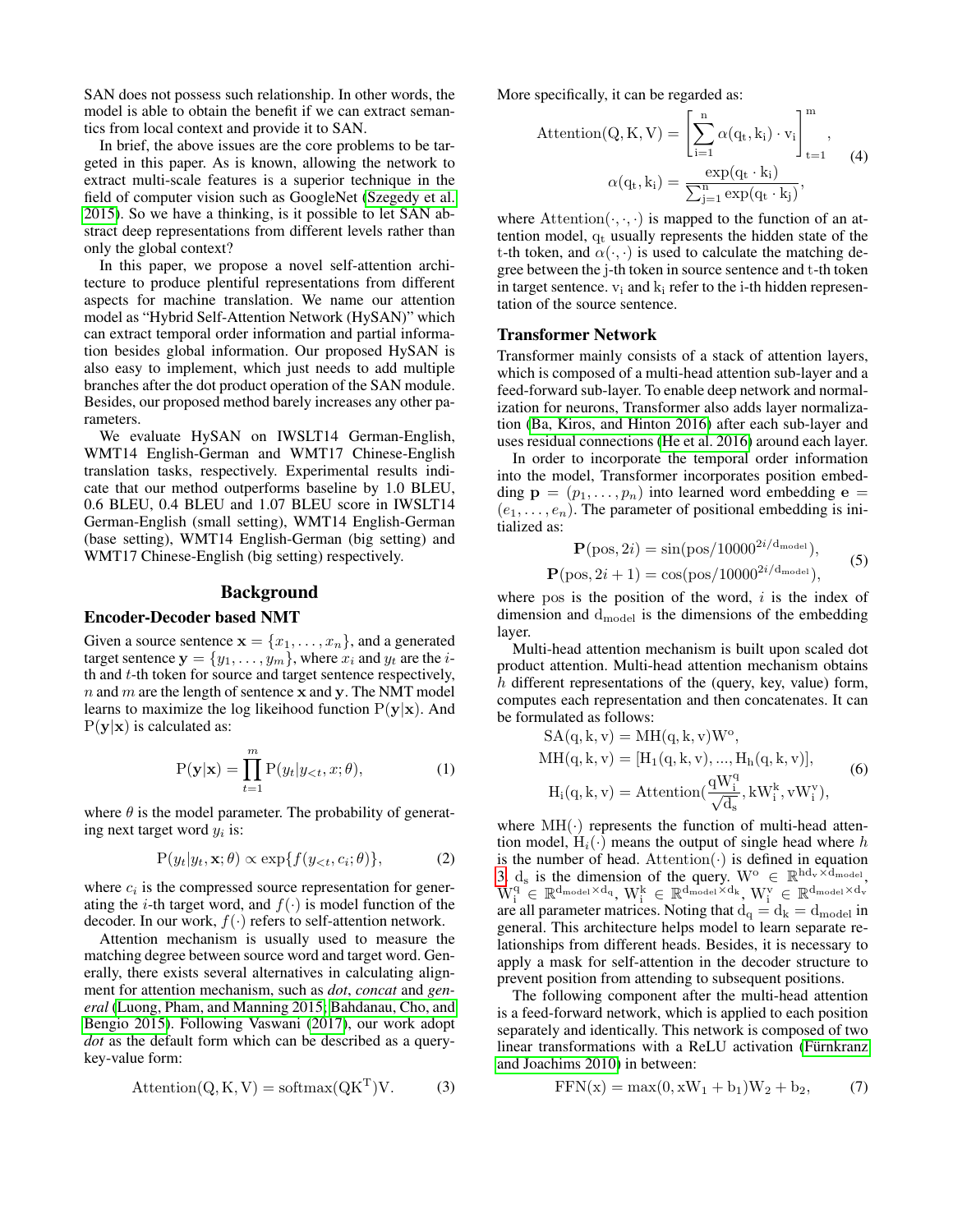<span id="page-2-0"></span>

Figure 2: The architecture of multi-head hybrid self-attention network. We deliver features from different branches into  $f(.)$ for combination. Red dotted box represents directional masked matrix, and blue dotted box is the local masked matrix.

where  $W_1$  and  $W_2$  are weight parameters,  $b_1$  and  $b_2$  are bias parameters.

### Approach

Self-attention network is an advanced model structure that can learn dependency from global context directly. In our paper, we apply two specific-designed attention masks into the self-attention network as the additional branches that support network to extract temporal order information and local information respectively. We call these branch networks as "Directional Self-Attention Network (DiSAN)" and "Local Self-Attention Network (LSAN)". We mix these different SAN branches to form a "Hybrid Self-Attention Network (HySAN)" with a squeeze gate mechanism network. The detail of our model structure is illustrated in Figure [2.](#page-2-0)

#### Directional Self-Attention

Directional self-attention (DiSAN) is a masked selfattention block to explore the directional and temporal order information. Self-attention learns the dependency of a token on all the tokens in the sentence purely based dot product attention, and treats each token equivalently. Consequently, the alignment score is the key point of attention mechanism because it contains all relationship between any two positions. Besides, the alignment matrix in SAN is a square matrix whose order is n. Therefore, we design a masked matrix to achieve the goal:

$$
DiSAN(q, k) = softmax(qkT + M)v,
$$
  
where M = M<sub>fw</sub> or M<sub>bw</sub>, (8)

while  $M_{\text{fw}}$  and  $M_{\text{bw}}$  are denoted as:

$$
M_{fw}(i, j) = \begin{cases} 0, & j < = i \\ -\infty, & \text{otherwise} \end{cases},
$$
  

$$
M_{bw}(i, j) = \begin{cases} 0, & i < = j \\ -\infty, & \text{otherwise} \end{cases}
$$
 (9)

Here  $M_{\text{fw}}$  means the forward masked matrix and  $M_{\text{bw}}$ means the backward masked matrix. In the forward direction of SAN, the token i can attend to the position j which is earlier than i, and vice versa in the backward direction. DiSAN helps the model to abstract semantics with temporal order information and context-aware representation. Note that DiSAN can only be applied for encoder structure, because the decoder of the S2S structure has been restricted to view only forward direction.

#### Local Self-Attention

Self-attention usually focuses on the global dependency while ignores some local information. As introduced in the above section, the alignment matrix can be viewed as a  $n \times n$  relationship feature matrix. Compared to SAN, convolution network usually creates representations in a local context with the fixed size. Inspired by this property, we design a symmetrical masked matrix for SAN to collect features in local context. Similar to the local connection in convolution network, LSAN can view  $2k + 1$  elements in a sliding window if the radial width of the window is k. The LSAN is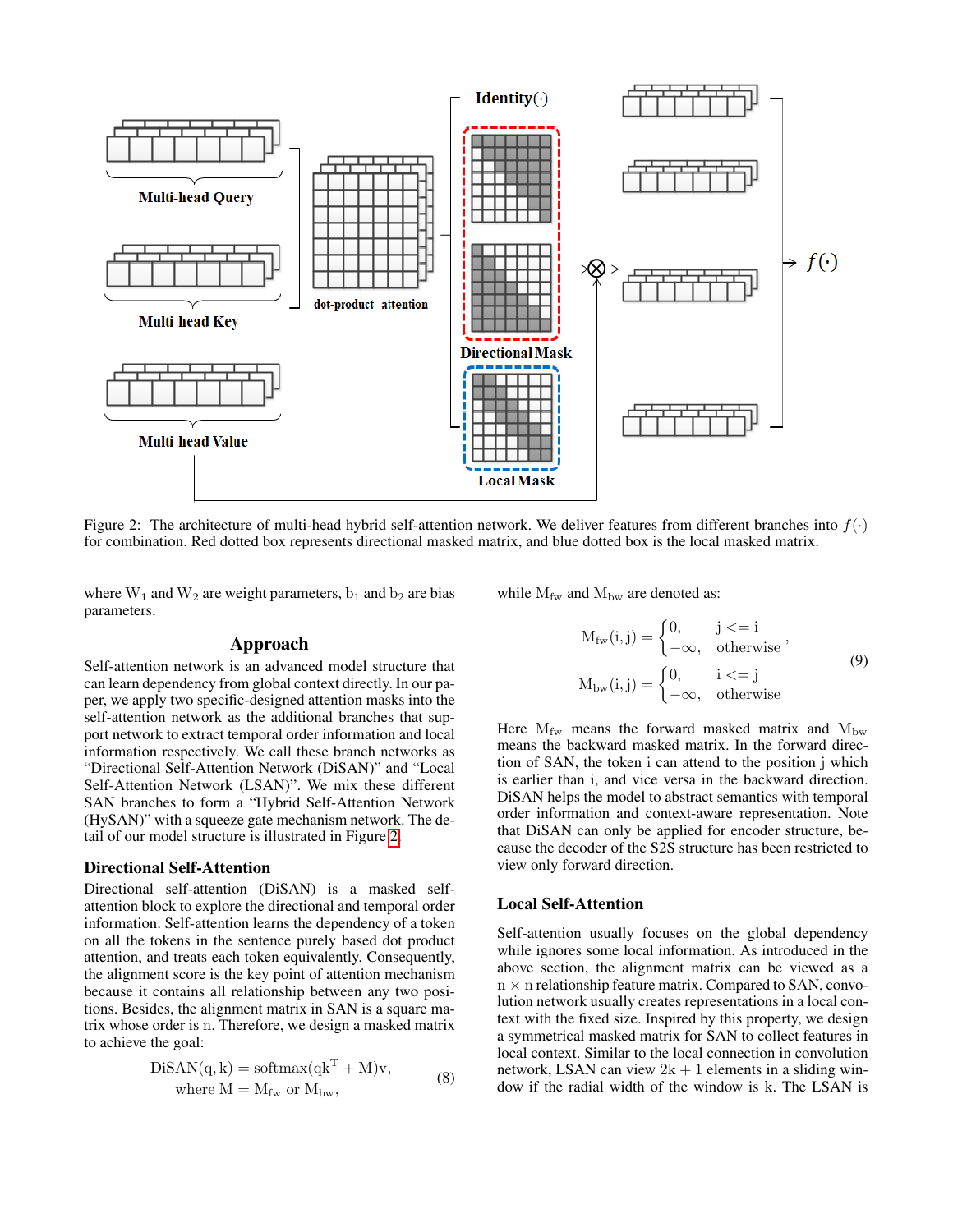<span id="page-3-0"></span>

Figure 3: The schema of the gate module for single branch. V means the dimension of the *Value* in attention model. r is a scaled factor. ⊗ equals multiplication.

formulated as:

$$
LSAN(q, k, v) = softmax(qkT + M)v,
$$
  
where M = M<sub>e</sub> or M<sub>d</sub> (10)

where  $M_e$  and  $M_d$  represent the mask applied to the encoder and decoder respectively.  $M_e$  and  $M_d$  are denoted as:

$$
M_e(i,j) = \begin{cases} 0, & |i - j| \le k \\ -\infty, & \text{otherwise} \end{cases},
$$
  

$$
M_d(i,j) = \begin{cases} 0, & i - j \le k \\ -\infty, & \text{otherwise} \end{cases}.
$$
 (11)

The self-attention equipped with this designed mask matrix can abstract information from local context. However, it is inefficient to only deploy local self-attention because it contains large unused elements-wise operations. Therefore, we consider the local self-attention as an additional branch to share the results of the dot product with global self-attention. By this sharing operation, our method will not produce any redundant computation and any additional parameters except for the fusion stage. Besides, our method will not cause patch alignment issues that usually occurred in the convolution network. In our work, we only consider  $k = 1, 2, 5$  for ablation studies.

## Fusion

Following the operation of each SAN branch, we rewrite the output of HySAN as:

$$
out(q, k, v) = f(\left[softmax(qk^{T} + M_{i})v\right]_{i=1}^{l}), \qquad (12)
$$

here  $M_i$  refers to the mask matrix of DiSAN, LSAN or Global SAN, *l* means the number of branches and  $f(\cdot)$  represents fusion function. Generally, there are many fusion methods for candidates. In order to make use of the aggregated information, we consider three different alternatives for aggregation here:

$$
f(x) = \begin{cases} \sum_{1}^{l} x_i, & \text{Sum} \\ H([x_1, ..., x_l]), & \text{Concat} \\ \sum_{1}^{l} x_i * SG(x_i), & \text{Gated Sum} \end{cases}
$$
(13)

where  $H(\cdot)$  is a fully connected function for dimension scaling, and  $SG(\cdot)$  is a squeeze gate mechanism that is shown in Figure [3.](#page-3-0) The squeeze gate network is comprised of two modules: a squeeze block and a gate block. The squeeze block consists of two fully connected networks with a ReLU activation function in between. The purpose of the first linear layer is to reduce dimension while the second one is to increase dimension. The gate block is designed as a gate mechanism with a sigmoid activation function. The output of the gate block represents the scale of this branch.  $SG(\cdot)$ can be simplified by:

$$
SG(x) = \sigma(f_2(ReLU(f_1(x))), \qquad (14)
$$

here  $\sigma(\cdot)$  is sigmoid activation function,  $f_1(\cdot)$  and  $f_2(\cdot)$  are feed-forward network. Figure [3](#page-3-0) is a detailed illustration of the squeeze gate mechanism. The squeeze gate mechanism has two advantages: the first is to reduce parameters, and the second is to increase non-linearity. In the following section, we will explore the profit of different fusion methods for the model.

# Experiment setting

In this section, we will introduce the settings for experiments, including datasets, model settings and training details.

## Datasets

Our approach is evaluated on a small translation task and two large translation tasks, which are IWSLT14 German-English, WMT14 English-German and WMT17 Chinese-English respectively.

IWSLT14 German-English For IWSLT14 German-English machine translation task [\(Cettolo et al. 2014\)](#page-7-12), we tokenize the data which comes from TED and TEDx talks, and remains 160K training sentences and 7K development sentences. We concatenate dev2010, tst2010, tst2011 and tst2012 as the test set. We preprocess corpus with a 32000 word-piece [\(Wu et al. 2016\)](#page-7-13) shared vocabulary.

WMT14 English-German WMT14 English-German dataset [\(Buck, Heafield, and van Ooyen 2014\)](#page-7-14) comprises about 4.5 million sentence pairs that are extracted from three corpora: Common Crawl corpus, News Commentary and Europarl v7. We adopt newtest2013 as the validate set and newtest2014 as the test set. The tokens are split with a 32000 word-piece shared vocabulary.

WMT17 Chinese-English WMT17 Chinese-English translation task contains 24M bilingual data, including News Commentary corpus, UN Parallel corpus and CWMT corpus. We use the same data selection as introduced in Hassan [\(2018\)](#page-7-15). We keep 18M sentences after preprocessing. Newsdev2017 is used as the development set and newstest2017 is as the test set.

### Setup

For IWSLT14 German-English translation task, the model is set as 2 hidden layers with 256 dimensions. And this task is deployed on single NVIDIA Titan X Pascal GPU for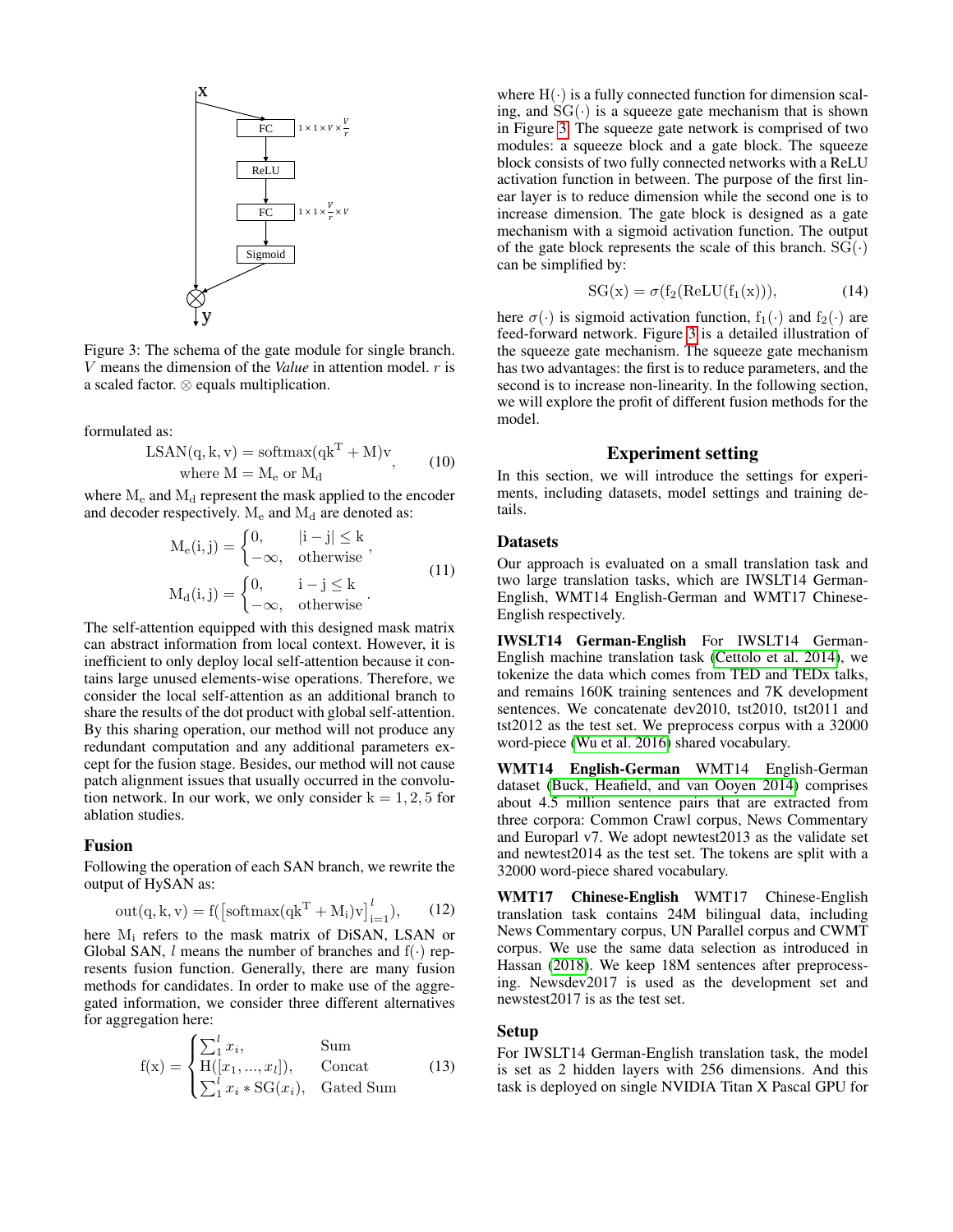<span id="page-4-1"></span>

| ID                 | Encoder |           |    |       |       |       | Decoder |       |       | <b>BLEU</b> | Δ     | <b>NoPos</b> | Δ     |       |
|--------------------|---------|-----------|----|-------|-------|-------|---------|-------|-------|-------------|-------|--------------|-------|-------|
|                    | Global  | <b>FW</b> | BW | $L_1$ | $L_2$ | $L_5$ | FW      | $L_1$ | $L_2$ | $L_5$       |       |              |       |       |
| $\overline{base}$  |         |           |    |       |       |       |         |       |       |             | 31.27 |              | 15.56 |       |
| $a_1$              |         |           |    |       |       |       |         |       |       |             | 31.50 | 0.23         | 28.78 | 13.22 |
| $a_2$              |         |           |    |       |       |       |         |       |       |             | 31.83 | 0.56         | 29.57 | 14.01 |
| $a_3$              |         |           |    |       |       |       |         |       |       |             | 31.87 | 0.60         | 30.01 | 14.45 |
| $b_1$              |         |           |    |       |       |       |         |       |       |             | 31.55 | 0.28         | 27.65 | 12.09 |
| $b_2$              |         |           |    |       |       |       |         |       |       |             | 31.64 | 0.37         | 27.68 | 12.12 |
| $b_3$              |         |           |    |       |       |       |         |       |       |             | 31.92 | 0.65         | 27.67 | 12.11 |
| $b_4$              |         |           |    |       |       |       |         |       |       |             | 31.85 | 0.58         | 29.87 | 14.31 |
| $c_1$              |         |           |    |       |       |       |         |       |       |             | 31.77 | 0.50         | 30.40 | 14.84 |
| $c_2$              |         |           |    |       |       |       |         |       |       |             | 31.96 | 0.69         | 30.70 | 15.14 |
| $c_3$              |         |           |    |       |       |       |         |       |       |             | 32.02 | 0.75         | 30.34 | 14.78 |
| $\mathfrak{c}_4$   |         |           |    |       |       |       |         |       |       |             | 32.09 | 0.82         | 30.62 | 15.06 |
| $c_5$              |         |           |    |       |       |       |         |       |       |             | 32.16 | 0.89         | 30.68 | 15.12 |
| $d_1$              |         |           |    |       |       |       |         |       |       |             | 31.34 | 0.07         | 15.61 | 0.06  |
| $d_2$              |         |           |    |       |       |       |         |       |       |             | 31.30 | 0.03         | 15.62 | 0.07  |
| $d_3$              |         |           |    |       |       |       |         |       |       | $\sqrt{}$   | 31.43 | 0.16         | 15.58 | 0.03  |
| $d_4$              |         |           |    |       |       |       |         |       |       |             | 31.49 | 0.22         | 15.70 | 0.15  |
| $e_1$              |         |           |    |       |       |       |         |       |       |             | 32.28 | 1.01         | 30.69 | 15.13 |
| $\boldsymbol{e}_2$ |         |           |    |       |       |       |         |       |       |             | 32.29 | 1.02         | 30.72 | 15.16 |

Table 1: Ablation studies of our method on IWSLT2014 German-English about the effect of branch.  $L_k$  represents local SAN with width k.  $\{a - e\}_i$  represents the ID in different experiment groups. " $\Delta$ " means increment on BLEU score. "NoPos" represents BLEU score when disabling positional embedding.

100K steps. For WMT14 English-German translation task, we adopt 6 identical hidden layers with 512 dimensions for the base model, and 1024 dimensions for the big model. For WMT17 Chinese-English, we only use a big model setting. The number of the attention head of small, base and big model settings are set as 4, 8 and 16 respectively. We use 8 NVIDIA P100 GPUs for WMT translation task, 100K steps for the base model and 300K steps for big model respectively. The batch size is set as 4096.

Our model is implemented based on tensor2tensor<sup>[1](#page-4-0)</sup>, which is an open source toolkit built by Tensorflow. Adam [\(Kingma and Ba 2015\)](#page-7-16) is chosen as default optimizer with  $\beta_1 = 0.9, \beta_2 = 0.98$  and  $\epsilon = 10^{-9}$ . Following Vaswani [\(2017\)](#page-7-6), we adopt a varied learning rate over the training procedure:

$$
\ln = d_{\text{model}}^{-0.5} \cdot \min\left(\text{steps}^{-0.5}, \text{steps} \cdot \text{warm\_steps}^{-1.5}\right) \tag{15}
$$

where steps is the current training steps, and warm steps is the warmup training steps.

During the decoding step, we set beam size as 4 and length penalty  $\alpha = 0.6$ . The maximum decoding length is set as the input length plus 50. We report the results by averaging the last 5 and 20 checkpoints for the base and big model respectively which is consistent with Vaswani [\(2017\)](#page-7-6).

### Results

In this section, we will conduct extensive analysis to evaluate our models in terms of learning, the effect of branches and the combination, and visualization analysis. We report our results by *BLEU* [\(Papineni et al. 2002\)](#page-7-17) scores.

## Ablation Studies

In order to explore the performance of different SANs, we conduct a series of experiments on IWSLT14 German-English translation task. To evaluate the ability of our approach in extracting temporal order information, we also take experiments with disabling positional embedding. Table [1](#page-4-1) summarizes our results. For the sake of fairness, all experiments adopt gated sum as the combination method for our ablation studies. As shown in Table [1,](#page-4-1) we have the following observations:

- When compared with *base*, experiments  $a_{1-3}$  and  $b_{1-4}$ can achieve at most 0.65 BLEU gain. The improvements show that DiSAN and LSAN can obtain benefits on the encoder. When compared  $d_{1-3}$  with base, LSAN on decoder only achieves at most 0.16 BLEU gain. More specifically, both directional SANs are useful for the model while it seems unnecessary to combine many LSAN branches since  $b_4$  does not bring the most performance.
- Comparing  $c_5$  with *base*, model achieves 0.89 BLEU gain by integrating bi-DiSAN and LSAN on the encoder. In addition, we notice that the performance almost expresses no difference between  $e_1$  and  $e_2$  settings with nearly 1.0 BLEU gain.
- An interesting founding is that our method can give over 15 points improvements than base model when disabling positional embedding. This phenomenon indicates that global SAN can not extract enough temporal order information. When compared experiment groups  ${a_{1-3}, b_{1-4}, c_{1-5}}$  with  $d_{1-4}$ , we find that encoder is

<span id="page-4-0"></span><sup>1</sup> https://github.com/tensorflow/tensor2tensor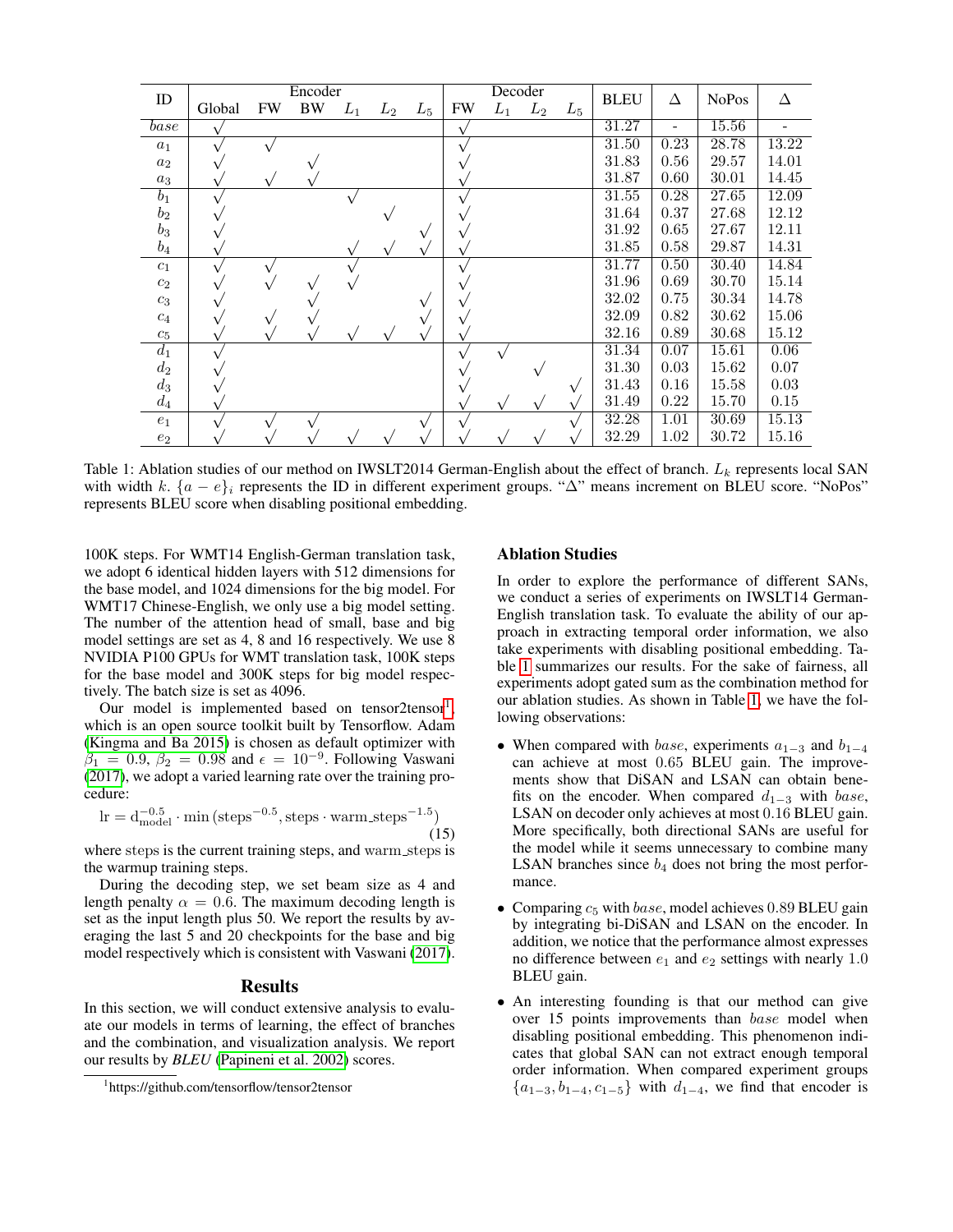<span id="page-5-0"></span>

| Method                               | <b>BLEU</b> | Params                   | Method                          | <b>BLEU</b> | <b>Params</b> | Method                         | <b>BLEU</b> | Params   |
|--------------------------------------|-------------|--------------------------|---------------------------------|-------------|---------------|--------------------------------|-------------|----------|
| <b>Baseline</b>                      | 31.27       | 11.9M                    | <b>Baseline</b>                 | 27.3        | 66.8M         | <b>Baseline</b>                | 28.4        | 213.4M   |
| Sum                                  | 32.07       | $\overline{\phantom{a}}$ | Sum                             | 27.4        |               | Sum                            | 28.2        |          |
| Concat                               | 32.13       | $+524K$                  | Concat                          | 27.7        | $+6.29M$      | Concat                         | 28.7        | $+25.1M$ |
| Gated Sum                            | 32.28       | $+32K$                   | Gated Sum                       | 27.9        | $+383K$       | Gated Sum                      | 28.8        | $+1.57M$ |
| (a) IWSLT2014 German-English (small) |             |                          | (b) WMT14 English-German (base) |             |               | (c) WMT14 English-German (big) |             |          |

Table 2: Experiments about fusion methods on different translation tasks. "-" means do not cause any other parameters and "+(number)" means the additional parameters in contrast to the baseline system.

<span id="page-5-1"></span>

| Model                              | <b>BLEU</b> |
|------------------------------------|-------------|
| ByteNet (Kalchbrenner et al. 2016) | 23.75       |
| $GNMT + RL$ (Wu et al. 2016)       | 24.60       |
| ConvS2S (Gehring et al. 2017)      | 25.16       |
| MOE (Shazeer et al. 2017)          | 26.03       |
| $GNMT + RL$ Ensemble               | 26.30       |
| ConvS2S Ensemble                   | 26.36       |
| Transformer (base)                 | 27.3        |
| HySAN (base)                       | 27.9        |
| Transformer (big)                  | 28.4        |
| HySAN (big)                        | 28.8        |

Table 3: Results on WMT14 English-German translation task.

more sensitive than decoder when disabling positional information. We guess because decoder can be viewed as a forward SAN that means it has covered some degree of temporal order information.

In order to ensure consistency and save computation, our next experiments mainly adopt  $e_1$  as the default setting.

# Effect of Fusion Method

To understand which fusion method will affect model performance to what extent, we conduct some experiments to survey the influence of three alternatives. The results are reported in Table [2.](#page-5-0) In order to further manifest the robustness of different branches, we perform experiments on different scale model settings. From Table [2,](#page-5-0) we have the following summaries:

- Sum fusion does not need any parameters. However, owing to the lack of parameters, sum fusion can be regarded as a linear combination. Hence, the model with sum fusion will manifest some inadaptabilities when facing with distinct model settings and different translation tasks. We can see that it only achieves 0.80 points improvement in IWSLT translation task, and even cannot yield benefits in WMT translation task.
- Concatenation is equivalent to dense connectivity. Therefore, it will be required to perform a linear projection to match the dimensions. Moreover, concatenation shows

<span id="page-5-2"></span>

| Model                            | <b>BLEU</b> |
|----------------------------------|-------------|
| SogouNMT (Wang et al. 2017)      | 26.40       |
| XMUNMT (Tan et al. 2017)         | 23.40       |
| Uedin-NMT (Sennrich et al. 2017) | 23.60       |
| Transformer (big)                | 24.20       |
| HySAN (big)                      | 25.27       |

|  |  |  | Table 4: Results on WMT17 Chinese-English |
|--|--|--|-------------------------------------------|
|--|--|--|-------------------------------------------|

better adaptability and flexibility than sum in performance. However, concatenation demands approximately over 10% additional parameters and still has slight inferiority when compared with gated sum method.

• Gated sum is our preferred method. This method is more adaptive as it achieves the better performance in three settings than all of the other fusion methods. In addition, our approach also has advantage in the number of parameters since it only requires not more than 1% additional parameters. We use this fusion to evaluate our method on the large dataset.

# Results on English-German

Table [3](#page-5-1) presents the results of English-German translation. We compare our model with other various systems including RNN-based model, CNN-based model and original selfattention-based model. For the sake of fairness, we mainly compare our model with Transformer.

Note that Transformer has achieved a strong baseline over other state-of-the-art systems. For the base model setting, our model can achieve an improvement with 0.6 BLEU points. For the big model setting, our model can also achieve 0.4 BLEU points improvement. These results suggest that our method is more competitive in different model scales. Our method is easy to implement and extend. Besides, our method only increases less than 1% additional parameters of the original model and will not produce large redundant computation during the training phase. Above properties manifest the superiority of our method.

# Results on Chinese-English

Table [4](#page-5-2) gives the results on WMT17 Chinese-English. Note that SogouNMT is an ensemble system with rescoring and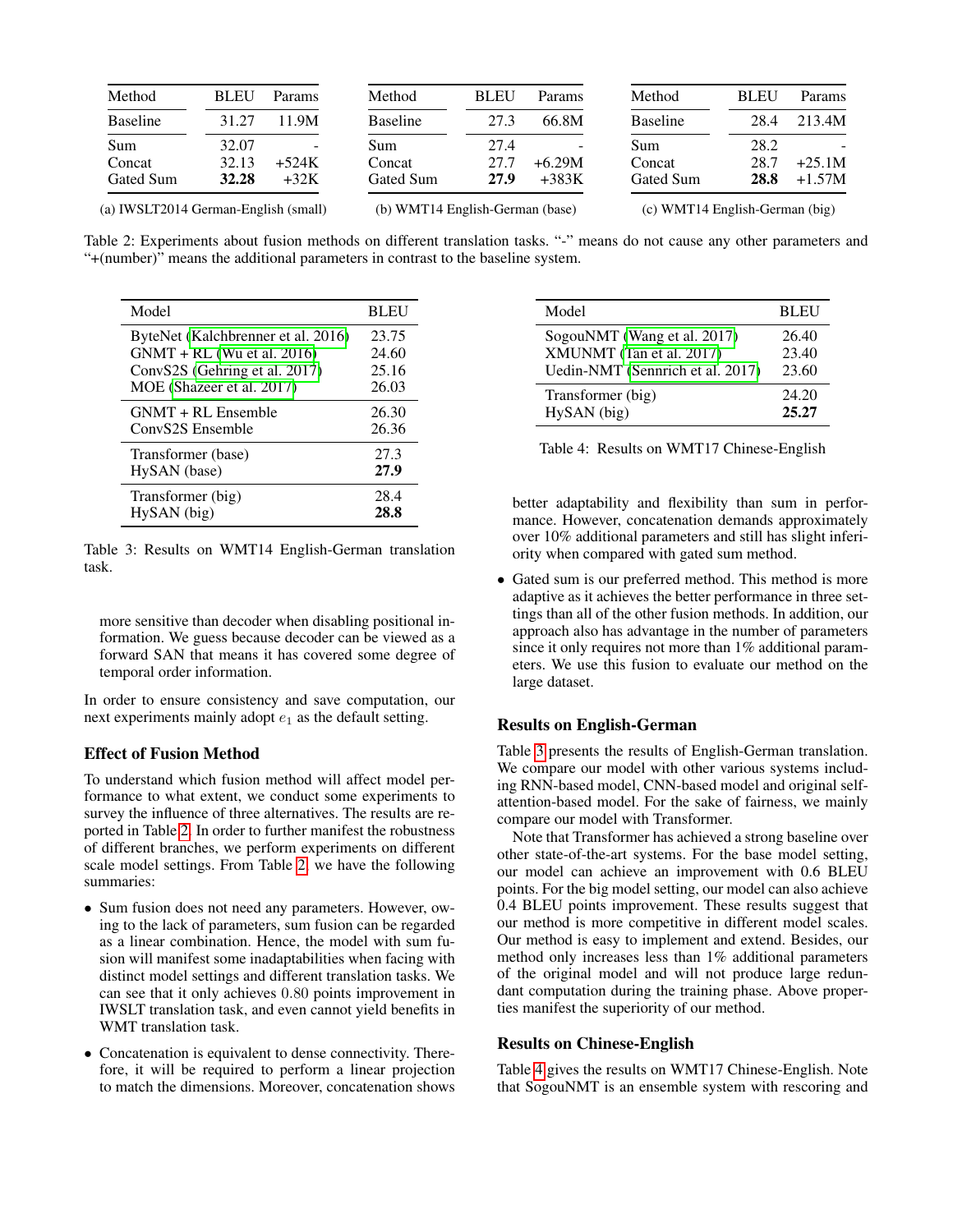<span id="page-6-0"></span>

Figure 4: Learning curves - translation performance (left yaxis) and loss function (right  $y$ -axis) on development set as training progresses on IWSLT14 German-English.

named entity techniques. From Table [4,](#page-5-2) we find the performance of Transformer has surpassed all of advanced single models. However, our proposed method can still achieve nearly 1.07 BLEU improvement than the Transformer baseline. These marginal improvements also indicate the effectiveness of our approach.

## Learning Curves

We investigate the convergence speed between our method and baseline. Our method adopts  $e_1$  setting and gated sum as the fusion method. Figure [4](#page-6-0) demonstrates the learning curves. Our model starts up slowly at the first 20K iterations during the training. However, it is pleasant to observe that our method learns faster and surpasses the original method in BLEU score after 20K steps. Our model tends to convergence after 60K iterations and achieves a peak performance at nearly 85K steps.

#### Attention Visualization

To further understand the ability of our approach in extracting temporal order information, we randomly sample some sentences and visualize their attention weight of each SAN branch in the encoder of Transformer. Figure [5](#page-6-1) presents us a detailed visualization map. We find that attention weights exhibit scattering when disabling positional information. These phenomena are existed in all of different SAN branches. We notice that attention weights of global SAN with positional information are focused on each word's surrounding. This weight distribution is also satisfied with the motivation of our proposed local SAN that partial information is essential to model dependency.

# Related Work

Inspired by Vaswani [\(2017\)](#page-7-6), Shen [\(2017\)](#page-7-22) introduced a variant of self-attention network for natural language inference. They decompose the global SAN into three parts, which are diag-SAN, forward-SAN and backward-SAN respectively. Different from their work, we propose another vari-

<span id="page-6-1"></span>

Figure 5: Attention Visualization of SANs in the encoder on IWSLT14 German-English. The columns represent the type of SANs. The rows represent whether using positional information.

ant of SAN which can extract partial information from local context. Besides, their work uses different parameter-untied SANs for each positional mask and then fusion while in our work, all of our SANs are shared with the same alignment matrix which is more efficient.

Ahmed [\(2017\)](#page-7-23) proposed an architecture called Weighted Transformer which learned a concatenation weight to organize each attention head. Its motivation is to improve the Transformer structure for more efficient computation while our approach is to extract temporal order information and partial information. Beyond that, our method is also compatible with weighted Transformer. That means our approach can be deployed with Weighted Transformer in parallel.

## Conclusion

In this paper, we propose a variant of the self-attention network named "Hybrid Self-Attention Network (HySAN)" for neural machine translation. Our model leverages the flows from different channels to make up the disadvantages of SAN in abstracting temporal order information and partial information, and achieves comparable performance only with a few additional parameters. A squeeze gate network has been applied to our module for improving the relevance of different branches. Experimental results indicate that our model can obtain the outstanding result in multiple translation tasks over the previous method.

In the future, we will continue to study the structure and interpretations of the self-attention network in order to develop a wider range of applications for translation tasks.